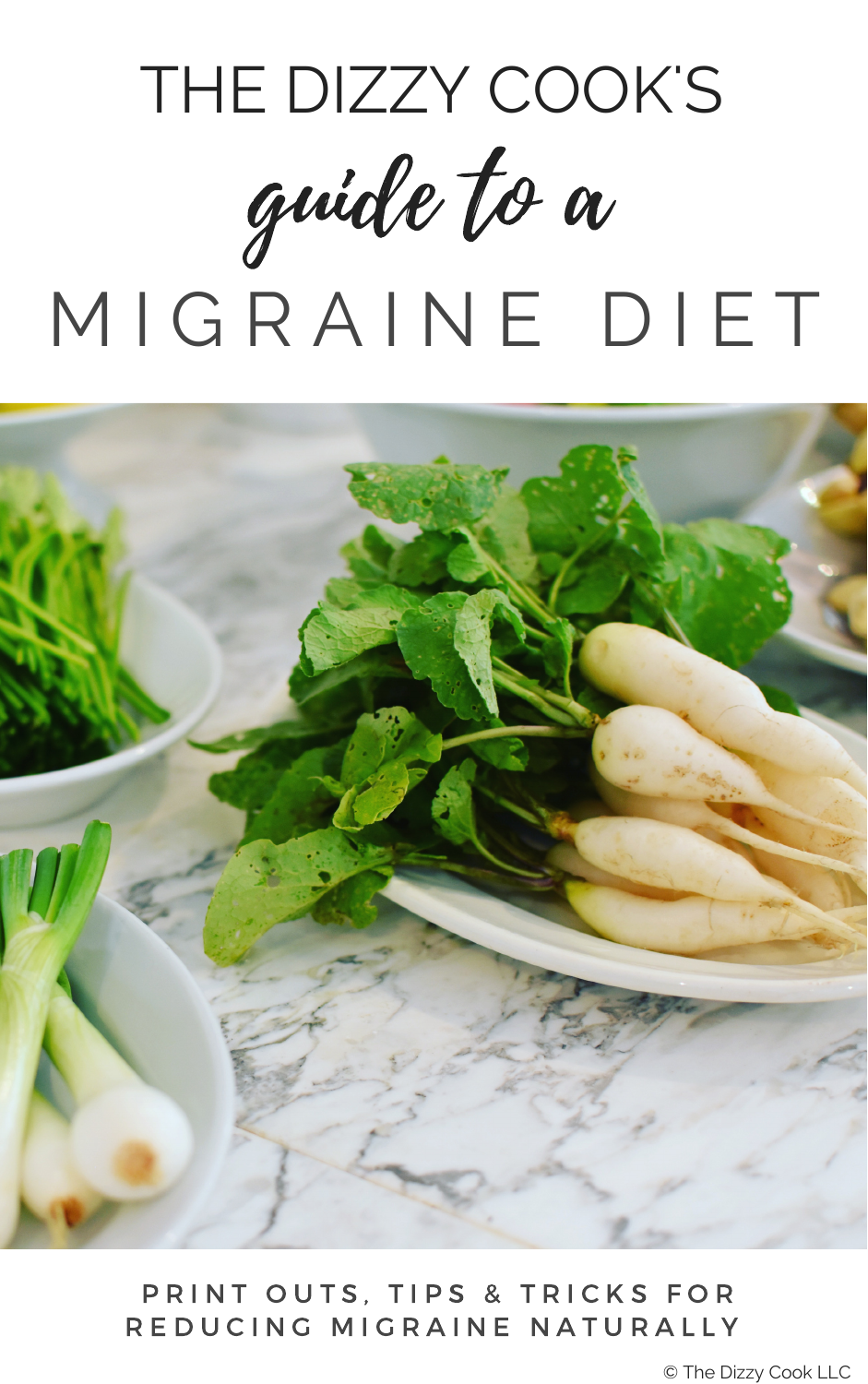# TOP UNAVOIDABLE MIGRAINE TRIGGERS

## **BAROMETRIC PRESSURE & WEATHER CHANGES**

Lightning was discussed as a top trigger during the 2018 Migraine World Summit. Heat, humidity, strong storms, and high altitude or altitude changes can also be triggers.

## **HORMONAL FLUCTUATIONS**

Menopause, pregnancy, and menstrual cycle can affect

#### migraine frequency



Sleep deprivation or even getting too much sleep can trigger migraine. Finding a sleep schedule that you can stick to is your best chance to reduce sleep related triggers.

## **OUTSIDE INFLUENCES**

Strong smells or fragrance, smoke, motion, and bright lights can either trigger a migraine or make one worse. Unavoidable, stressful situations that occur without warning can also be an issue.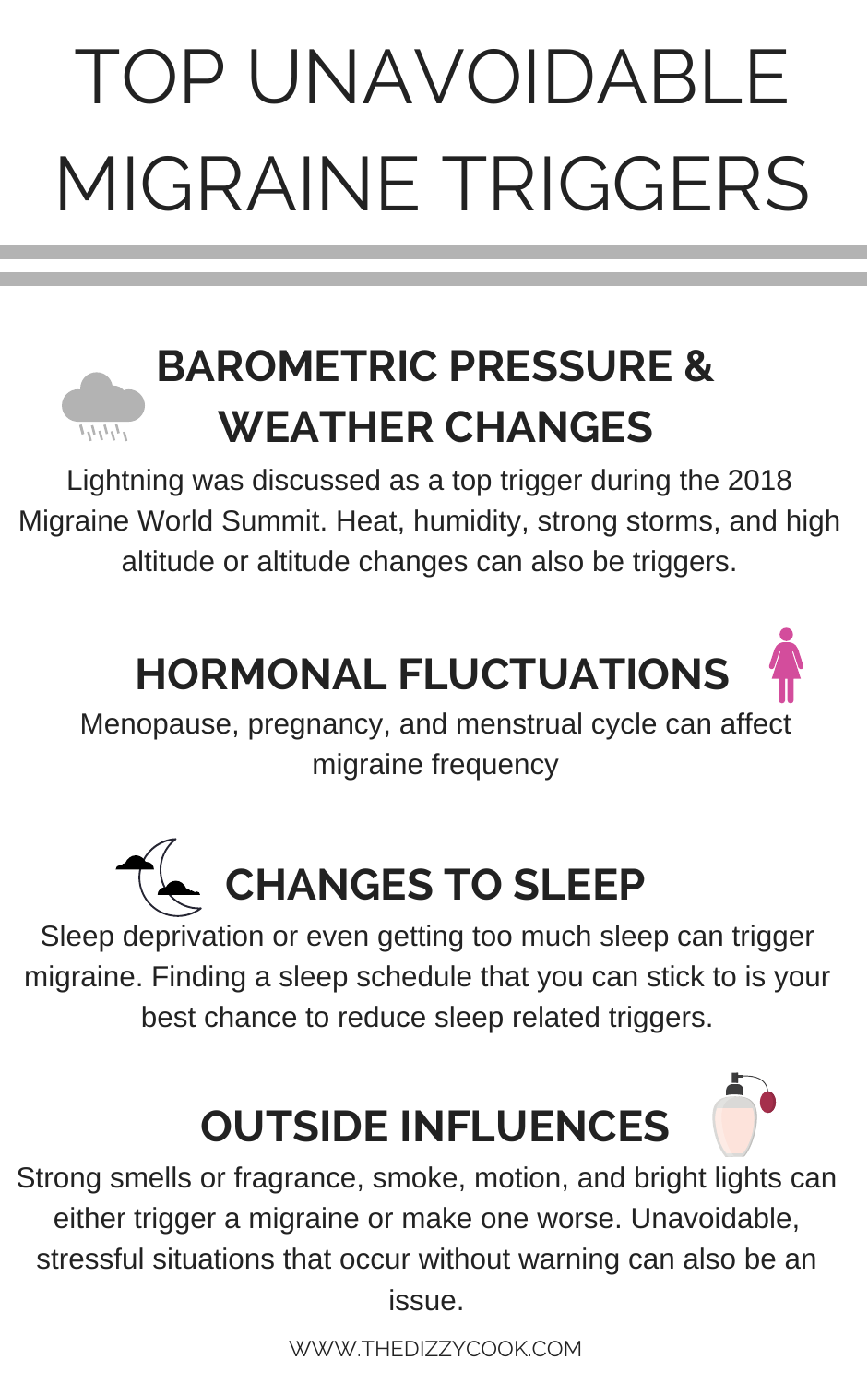# AVOIDABLE MIGRAINE TRIGGERS

## **DEHYDRATION**

Drink at least half your body weight in ounces each day. An insulated bottle like S'well is great to take with you everywhere, and will help you keep track of how much you're drinking.

### **EXERCISE**

No, don't just stop exercising! A slow walk is an easy way to get moving. For those with vestibular migraine, ballet classes and yoga can improve balance. Modify the poses if positional dizziness or vertigo is an issue.

### **STRESS...TO SOME EXTENT**

Obviously not all stress can be avoided, but making conscious decisions to not put yourself in certain situations can help. Whether it's looking into a job change or practicing mindfulness, make sure you're putting your health first.

### **DIET**

The reason why you're here! Dietary triggers can include foods that are high in tyramine, histamine, MSG/free glutamate, soy, caffeine, sulfites, additives, nitrites/nitrates

### **REBOUND**

Rebound is caused by heavily relying on triptans, caffeine analgesics like Excedrin, decongestants, and opioids. It promotes pain frequency and severity. Do not exceed 10 days per month.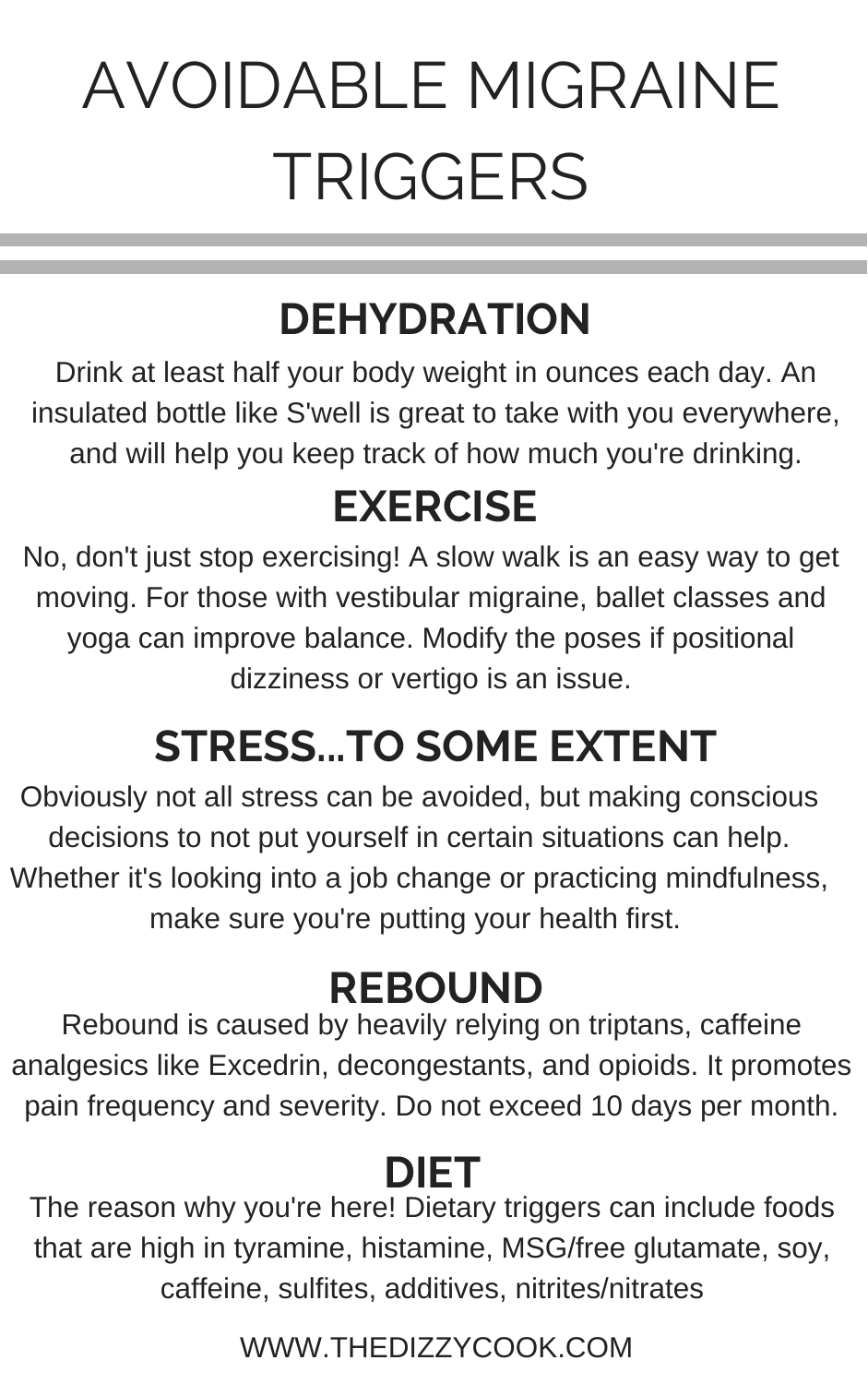# TRIGGER STACKING THEORY

### **HITTING MIGRAINE FROM ALL ANGLES**

The idea of trigger stacking comes from "Heal Your Headache" by Dr. David Buchholz. When you combine triggers you can't avoid with triggers you can avoid, it can push you over your personal migraine threshold. By decreasing the avoidable triggers, plus adding in self-care, exercise, and preventative supplements/medications, you increase your overall threshold for migraine so you can better handle triggers you cannot avoid.

## **AN ELIMINATION MIGRAINE DIET**

The idea behind the HYH migraine diet is to eliminate all food triggers for (at least) 3-4 months until you have decreased your migraine days to an amount you are comfortable with. Then you gradually add in potential food triggers one at a time to see if they are personal triggers. **This can only be done by strict elimination, and is not reliable by occasional avoidance of these foods.**

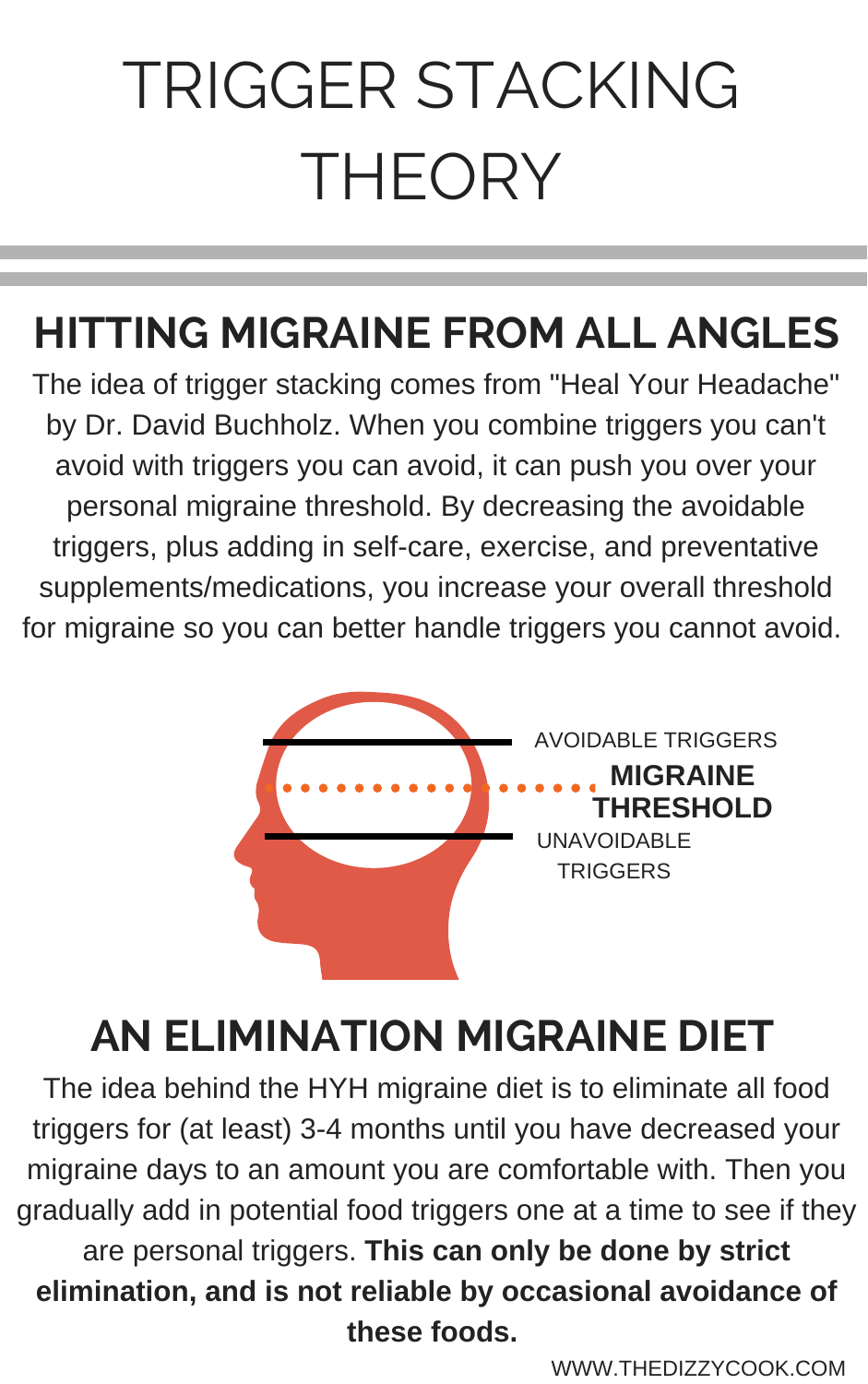#### **CAFFEINE**

Coffee (including regular decaf), tea, and soda products. Naturally caffeine free coffee and tea is allowed.

#### **CHOCOLATE**

Carob is potentially a trigger as well. White chocolate is ok.

#### **MSG**

Monosodium glutamate goes by many hidden names. See the next page for a full list and check your labels. Also watch for free glutamate in natural foods. Beware of "natural flavors" and "spices" particularly in savory dishes.

## THE "HEAL YOUR HEADACHE DIET" Trigger LIST trigger

#### **AGED CHEESE AND FERMENTED DAIRY**

#### **PROCESSED MEAT**

Aged, fermented, smoked, tenderized, preserved, marinated, etc. can be full of nitrates and high in tyramine. Store bought marinades usually contain hidden MSG. Most hot dogs, bacon, and sausages, as well as deli meats (pepperoni, salami, turkey etc.), beef jerky, pickled fish, hams, and pates are to be avoided.

Cheeses aged more than a few weeks should be avoided. This includes Parmesan, Swiss, Asiago, Bleu, Cheddar, Gouda, Gruyere, Romano, Brie, some Feta. Yogurt, sour cream, buttermilk, kefir.

#### **ALCOHOL & VINEGARS**

You must eliminate red wine, dark liquors, champagne, and heavy mixed drinks. Vodka and dry (biodynamic) white wines are best tolerated. Balsamic and red wine vinegar are not allowed. Rice wine and white wine vinegar is questionable. Clear distilled vinegar is the best option.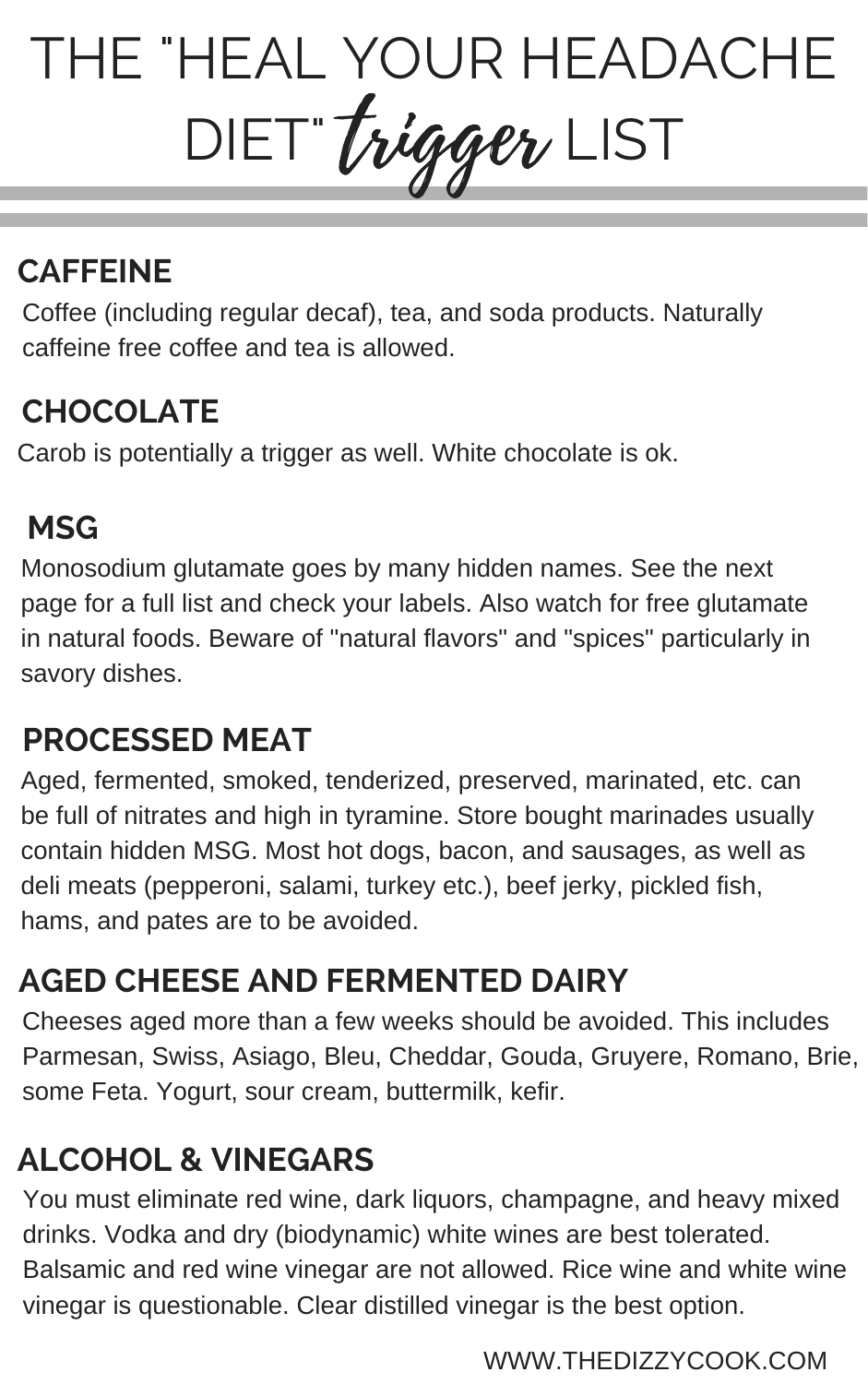#### **SOME FRUITS & JUICES**

Citrus fruit (lemons, limes, oranges, grapefruit, tangerine, clementine, pineapples), papaya, red plums, raspberries, passionfruit, fig, dates, bananas, and avocado. Kiwi is allowed.

#### **SOME VEGETABLES, SOY, & LEGUMES**

## THE "HEAL YOUR HEADACHE DIET" Trigger LIST trigger

Onions and onion powder (although powder seems to be better tolerated), pea pods like snow peas, sauerkraut, broad beans, lima beans, fava, navy, and lentils. Peanuts are not allowed. Soy beans, soy sauce, and other soy products should be eliminated.

#### **FRESH YEAST RISEN, BAKED GOODS**

Any breads, especially sourdough, that use yeast and have been baked that day - bagels, doughnuts, pizza dough, soft pretzels, baguettes, etc. You can buy it fresh and wait a day to eat it. Fresh breads without yeast are allowed. Commercial packaged supermarket breads (without additives) are best. Gluten free is not required to start the diet, but many find it helps.

#### **ASPARTAME (NUTRASWEET)**

I am personally not a fan of any artificial sweetener, but aspartame is the one specifically called out as a headache stimulant in the book. Some of Dr Buchholz's patients saw a dramatic decrease in their migraine frequency just from eliminating diet soda alone.

WWW.THEDIZZYCOOK.COM

This includes nut butters, nut flours (like almond flour) and nut milks. Peanuts, although a legume, are also not allowed.

#### **ALL NUTS**

#### **LEFTOVERS MORE THAN A FEW DAYS OLD**

I usually limit myself to 2 days. Some are more strict than I am. This is particularly important for meat and high protein items. Freeze any leftovers you won't use quickly.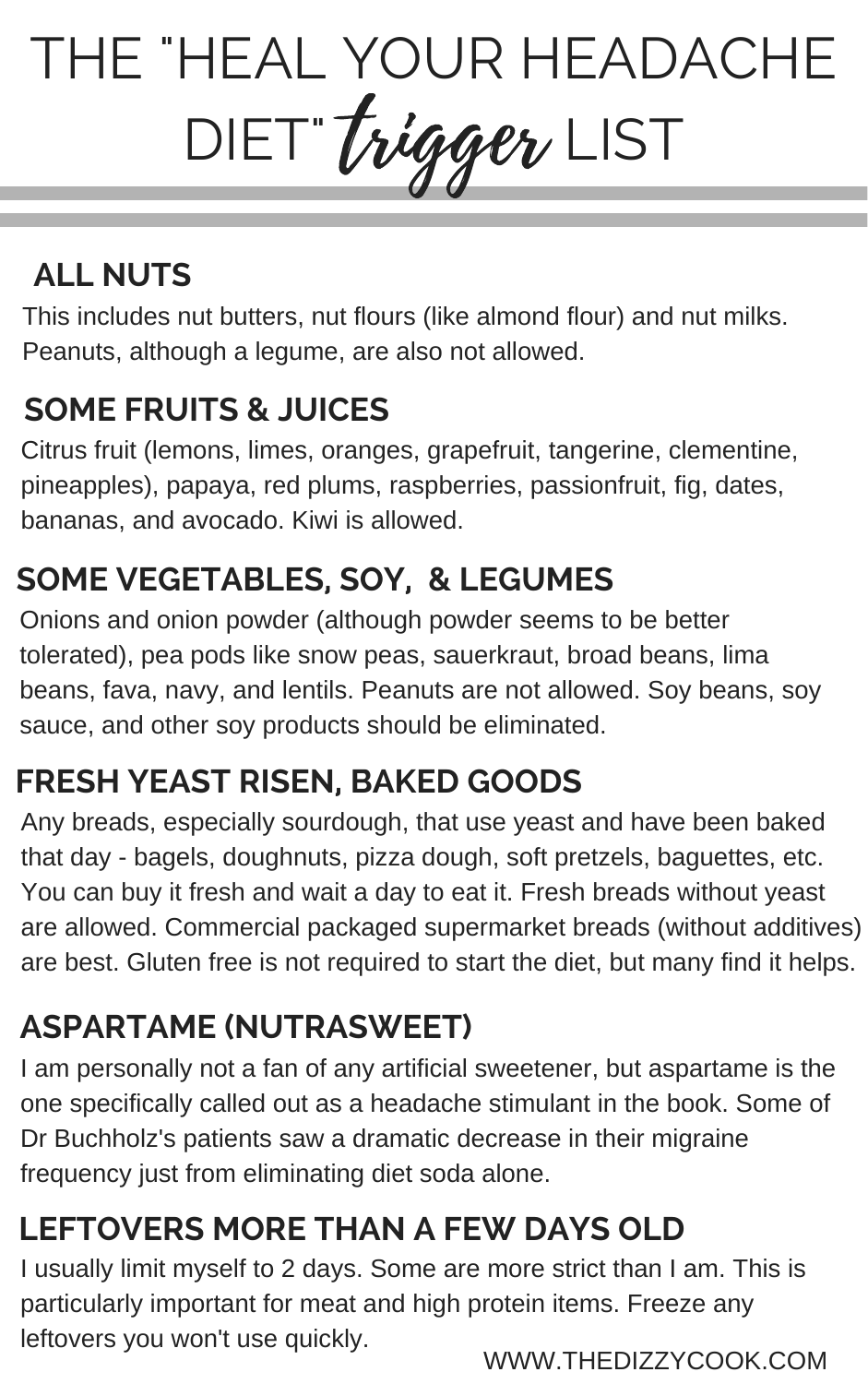#### **STRICTLY AVOID**

Anything "hydrolyzed" protein - plan, rice, vegetable, soy, chicken, etc.

Yeast Extract

Autolyzed Yeast

"Natural Flavor or Flavoring" - beef, chicken, vegetable etc. Commonly found in broths, stocks, and bouillon cubes. Be especially careful with savory foods over sweet.

Soy protein concentrate + Soy protein isolate

Textured protein

Whey protein

Pea protein

Any protein fortified items



Malt Extract

Malted Barley

Maltodextrin

Carrageenan Kombu (seaweed extract) + Ajinomoto + Umami Sodium or calcium caseinate Anything with "glutamate" or "monosodium glutamate" (E621-625) Glutamic acid (found in collagen peptides and other health products like nutritional yeast) Gelatin (found in many supplements) Fermented or cultured items Ultra pasteurized items Enzyme modified items Unclear "seasonings" or "spices"

WWW.THEDIZZYCOOK.COM

#### **OTHER POTENTIAL TRIGGERS | AVOID IF POSSIBLE**

Pectin (E 440) Modified Food Starch Citric Acid - allowable if at the end of the list of ingredients, but try to avoid Dextrose Xanthan Gum Locust Bean Gum Guar Gum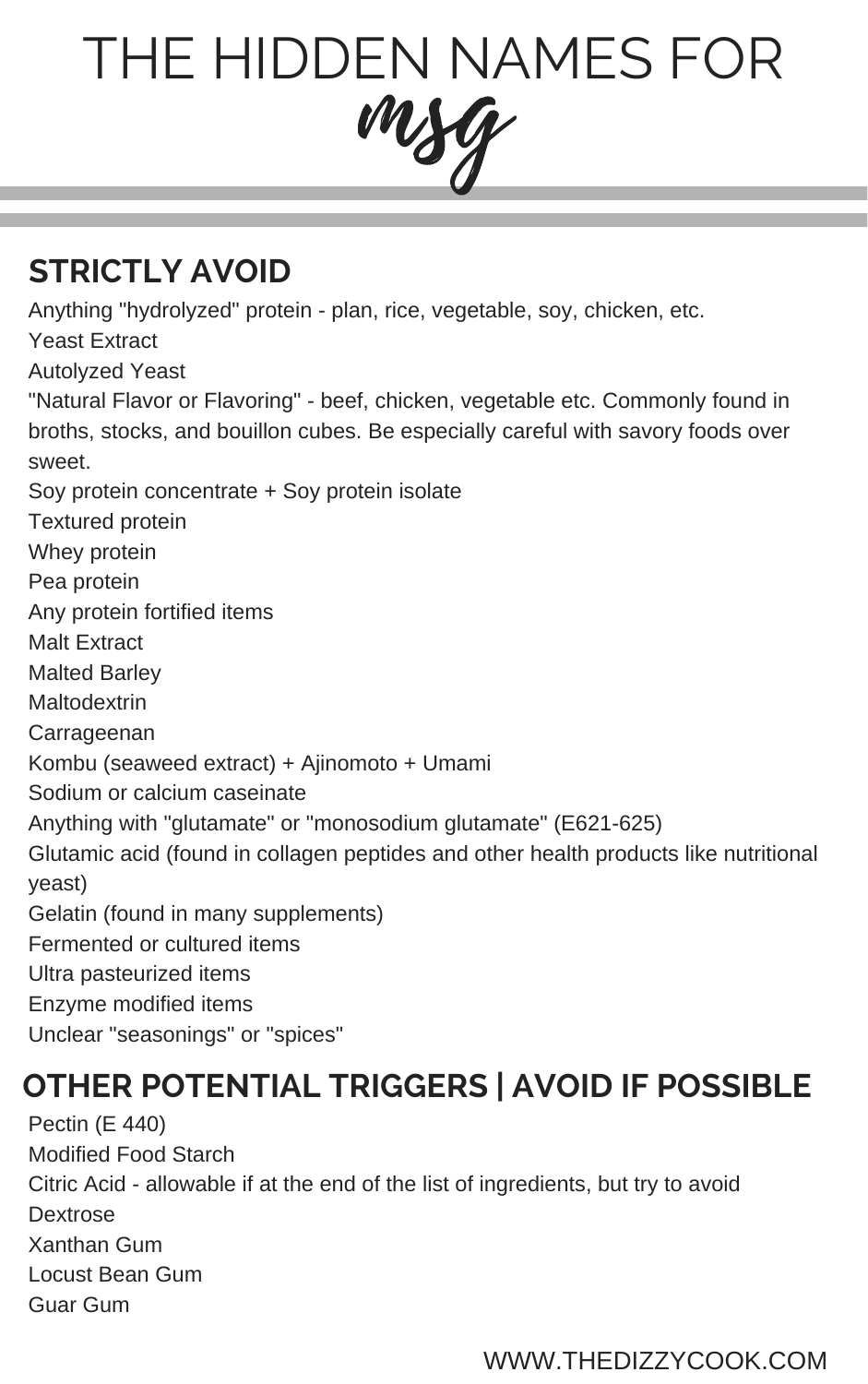#### **WHY ARE DAIRY AND GLUTEN ALLOWED?**

Dr. Buchholz states that there are other triggers out there, but to list them all would be overwhelming. I know when I first started the diet, the list was like Mt Everest for me when I was experiencing 24/7 symptoms. If you feel overwhelmed reading the "not allowed" list, just start small. If you're not feeling an improvement after 3-4 months of strict adherence, trying eliminating other common, additional triggers like apples, eggs, gluten, dairy, tomatoes, peas, and/or mushrooms. Now that I've been able to add some foods back in, I've recently cut out gluten to see if I can improve even more.

#### **HOW LONG SHOULD I GIVE THE DIET BEFORE I START TO SEE AN IMPROVEMENT?**

# MIGRAINE DIET FAQ

Obviously this is not an overnight process. I didn't notice a huge improvement until I started re-introducing foods and realized things I was eating everyday previously, like yogurt, would give me instant vertigo. It took me about 3 months to notice I actually had food triggers, and about 6 months to start having 100% symptom free days. Remember that you're not going to be an expert right away and you will mess up your first few weeks, so add this into the time limit you are giving yourself.

#### **WHY DOES MY DOCTOR NOT BELIEVE IN A MIGRAINE DIET?**

Did you know most doctors only receive about 4 hours of migraine education in school (according to the Migraine World Summit)? My neurologist thought it was too strict, but is now amazed with my results. Doctors simply don't know enough about it to educate the patient on it, plus they don't believe a patient will put enough time and effort into truly changing their diet. Avoiding coffee, chocolate, and red wine is pointless if you're eating other triggers you don't know about.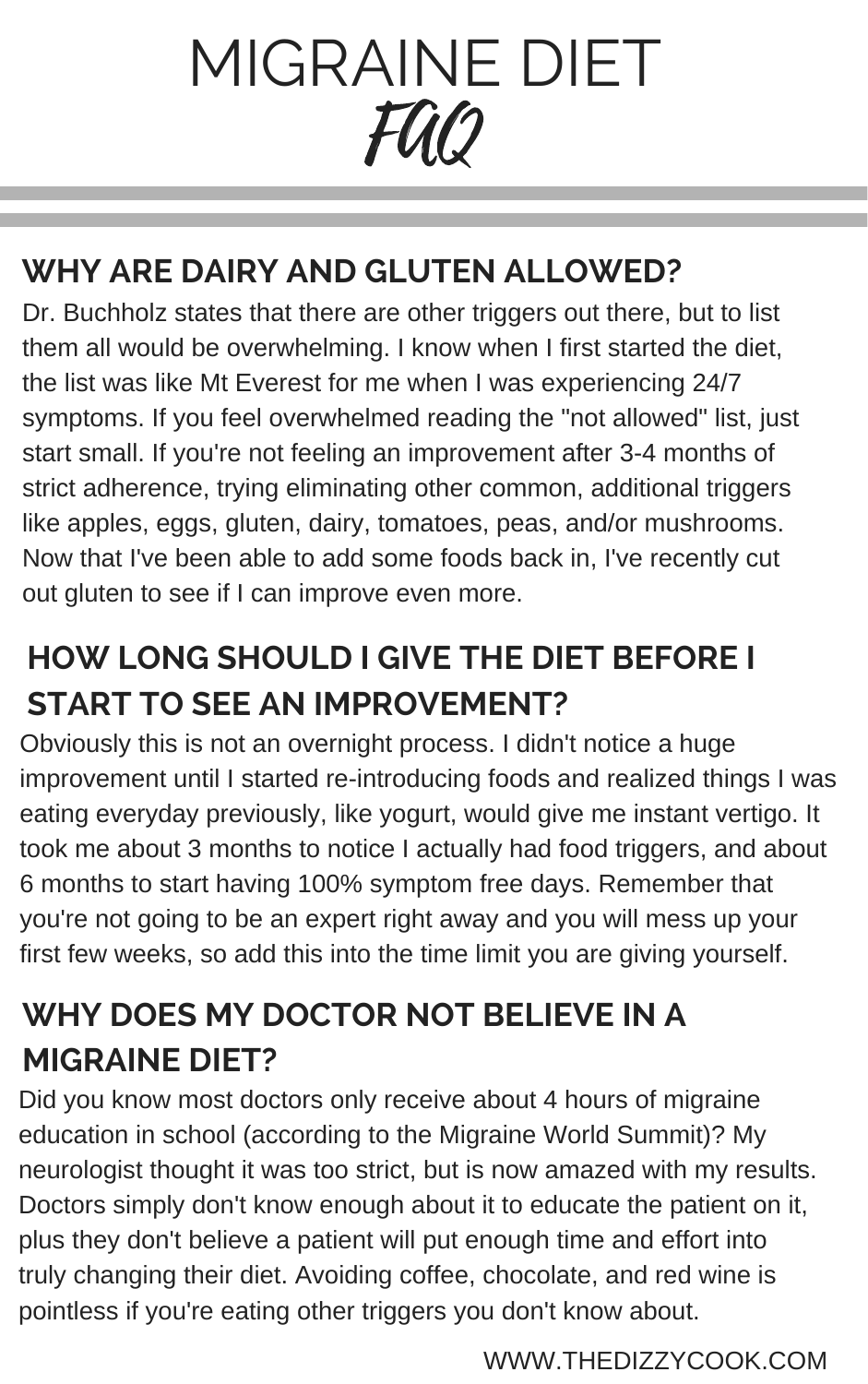#### **I DON'T HAVE FOOD TRIGGERS, WHY SHOULD I DO THIS?**

Are you really sure about that? Because if you're just noticing you don't get a migraine after caffeine or red wine but haven't fully done an elimination diet, chances are that you have no idea what your food triggers could be. Because some days you will have a light load of external triggers and you can eat trigger foods like chocolate freely because it's not enough to push you over your migraine threshold. Other days, when the load is higher, one bite can send you over the edge. It's impossible to notice this without a full elimination of multiple triggers.

# MIGRAINE DIET FAQ

#### **IS IT POSSIBLE TO GET BETTER WITH THE DIET ALONE?**

It's definitely possible, but it may take longer or not give you the best results possible. We usually need the help of key supplements and sometimes medication. I have been able to control mine with supplements, medication, and timolol eye drops, which are considered a very mild preventative. Everyone's situation can vary, but best results are usually achieved with medication, supplements, the diet, and mindfulness combined.

#### WWW.THEDIZZYCOOK.COM

#### **THIS DIET DIDN'T WORK FOR ME. WHAT CAN I DO NOW?**

Not everyone gets relief from Heal Your Headache and if you find yourself in the boat of eliminating eggs, dairy, gluten, apples, etc. you might want to look into other, more strict diets that work well for migraine. Keto has shown to be great for neurological diseases and The Charleston Diet was formulated to be a more strict version of HYH that also focuses on blood sugar. Some have made great progress with a vegan diet. Choose what works best for you and what you think you will follow closely.